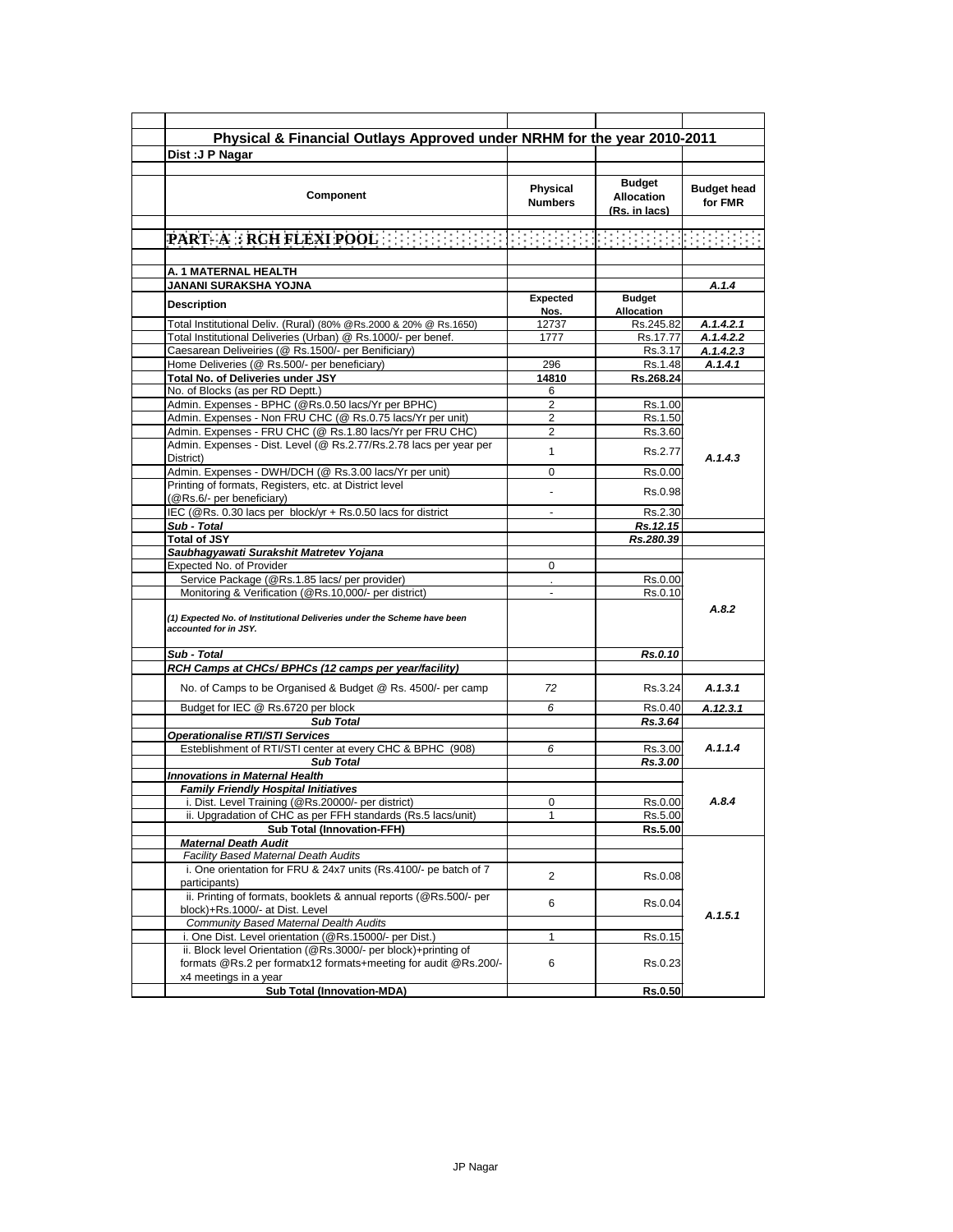| Component                                                                                            | <b>Physical</b><br><b>Numbers</b> | <b>Budget</b><br><b>Allocation</b><br>(Rs. in lacs) | <b>Budget head</b><br>for FMR |
|------------------------------------------------------------------------------------------------------|-----------------------------------|-----------------------------------------------------|-------------------------------|
| <b>Pregnant Women &amp; Child Tracking</b>                                                           |                                   |                                                     |                               |
| i. Orientation Workshop                                                                              |                                   |                                                     |                               |
| (a) At Dist. Level                                                                                   | 1                                 | Rs.0.20                                             | A.10.3                        |
| (b) At Block Level @ Rs.6500/- block                                                                 | 6                                 | Rs.0.39                                             |                               |
| ii. Printing of formats (730 format/block @Rs.2 per format)                                          | 4380                              | Rs.0.09                                             |                               |
| Sub Total (Innovation-Preg. Women & child tracking)                                                  |                                   | <b>Rs.0.68</b>                                      |                               |
| <b>Strengthening of Sub Centers Accridited under JSY</b>                                             |                                   |                                                     |                               |
| Dissemination meeting in the District @ Rs 5000/-                                                    | $\mathbf{1}$                      | Rs.0.05                                             |                               |
| Upgradation of Sub Centre in Dist (From State Level)                                                 | 18                                | Rs.0.00                                             | A.1.1.5                       |
| Sub Total (Innovation-S.C. Accridited under JSY))                                                    |                                   | <b>Rs.0.05</b>                                      |                               |
| Sub Total (Innovation in Maternal Health)                                                            |                                   | Rs.6.23                                             |                               |
| Sub-Total (Maternal Health)                                                                          |                                   | Rs.293.37                                           |                               |
| A.2 CHILD HEALTH                                                                                     |                                   |                                                     |                               |
| <b>Comprehensive Child Survival Programme (CCSP)</b>                                                 |                                   |                                                     |                               |
| CCSP Training - FBNC (in 1st & 2nd phase districts only)                                             |                                   |                                                     |                               |
| Training Site - District Women Hospital<br><b>Expected No. of Participants</b>                       | 0                                 |                                                     |                               |
|                                                                                                      |                                   |                                                     |                               |
| No. of Batches to be Organised and Budget @ Rs.12,000 per Batch                                      | 0                                 | Rs.0.00                                             | A.11.5.2                      |
| No. of Batches to be Supervised and Budget @ Rs.3,200 per Batch                                      | 0                                 | Rs.0.00                                             |                               |
| Sub - Total                                                                                          |                                   | Rs.0.000                                            |                               |
| <b>Training at Medical College under CCSP Prog</b>                                                   |                                   |                                                     |                               |
| Support staff to Medical Collage                                                                     |                                   | Rs.0.00                                             | A.11.5.2                      |
| Physicians training/F-IMNCI                                                                          |                                   | Rs.0.00                                             |                               |
| <b>Sub Total</b>                                                                                     |                                   | Rs.0.000                                            |                               |
| <b>CCSP Training - NSSK (in 3rd phase districts only)</b><br>Training Site - District Women Hospital |                                   |                                                     |                               |
| <b>Expected No. of Participants</b>                                                                  | 60                                |                                                     | A.11.5.5                      |
|                                                                                                      |                                   |                                                     |                               |
| No. of Batches to be Organised and Budget @ Rs.38,500 per Batch                                      | 3                                 | Rs.1.16                                             |                               |
| No. of Batches to be Supervised and Budget @ Rs.3,500 per Batch                                      | $\mathbf{1}$                      | Rs.0.035                                            |                               |
| Sub - Total                                                                                          |                                   | Rs.1.190                                            |                               |
| CCSP Training of ASHAs, ANMs, LHVs - (1st & 2nd Phase<br>Districts)                                  |                                   |                                                     |                               |
| Expected No. of Participants (approx. 24 per batch)                                                  | 0                                 |                                                     |                               |
| No. of Batches to be Organised and Budget @ Rs.1,65,000 per Batch                                    | 0                                 | Rs.0.00                                             | A.11.5.1                      |
| No. of Batches of ToT and Budget @ Rs.2,39,000 per Batch                                             | 0                                 | Rs.0.00                                             |                               |
| Sub - Total<br>CCSP Training of ASHAs, ANMs, LHVs - (3rd Phase Districts)                            |                                   | Rs.0.00                                             |                               |
| Expected No. of Participants (approx. 24 per batch)                                                  | 250                               |                                                     |                               |
| No. of Batches to be Organised and Budget @ Rs.1,65,000 per Batch                                    | 10                                | Rs.16.50                                            | A.11.5.1                      |
| No. of Batches of ToT and Budget @ Rs.2,39,000 per Batch                                             | $\mathbf{1}$                      | Rs.2.39                                             |                               |
| Sub - Total                                                                                          |                                   | Rs.18.890                                           |                               |
| <b>CCSP Training of Supervisors (in 1st &amp; 2nd phase districts</b><br>only)                       |                                   |                                                     |                               |
| No. of Batches (16 participants) to be Organised and Budget @<br>Rs.24,500 per Batch                 | 0                                 | Rs.0.000                                            | A.11.5.1                      |
| No. of Batches to be Supervised and Budget for Observer Visit @<br>Rs.3,200 per Batch                | 0                                 | Rs.0.00                                             |                               |
| Sub - Total                                                                                          |                                   | Rs.0.000                                            |                               |
| <b>Site Stregthening</b>                                                                             |                                   |                                                     |                               |
| Strengthening of FBNC/NSSK Site (@ Rs.30,000/- per site)                                             | 1                                 | Rs.0.50                                             |                               |
| Strengthening of CCSP Training Site (@ Rs.2,33,500/- per site)                                       | $\mathbf{1}$                      | Rs.2.335                                            | A.11.5.1                      |
| <b>Sub Total</b>                                                                                     |                                   | Rs.2.835                                            |                               |
| Establishment, Operationalisation & Construction of SNCU                                             |                                   |                                                     |                               |
| Establishment and Operating Exp. Of old SNCU in 7 Dist. @Rs.25<br>lacs                               | 0                                 | Rs.0.0                                              | A.2.2                         |
| Construction of of new SNCU in 5 Dist. (@Rs.30 lacs)                                                 | 0                                 | Rs.0.0                                              | A.9.2.2                       |
| Sub - Total                                                                                          |                                   | <b>Rs.0.0</b>                                       |                               |
| Infant death audit (Aligarh & Banda only)                                                            |                                   |                                                     |                               |
| No. of blocks in the district                                                                        | 0                                 | Rs.0.0                                              | A.2.8                         |
| Sub - Total                                                                                          |                                   | Rs.0.00                                             |                               |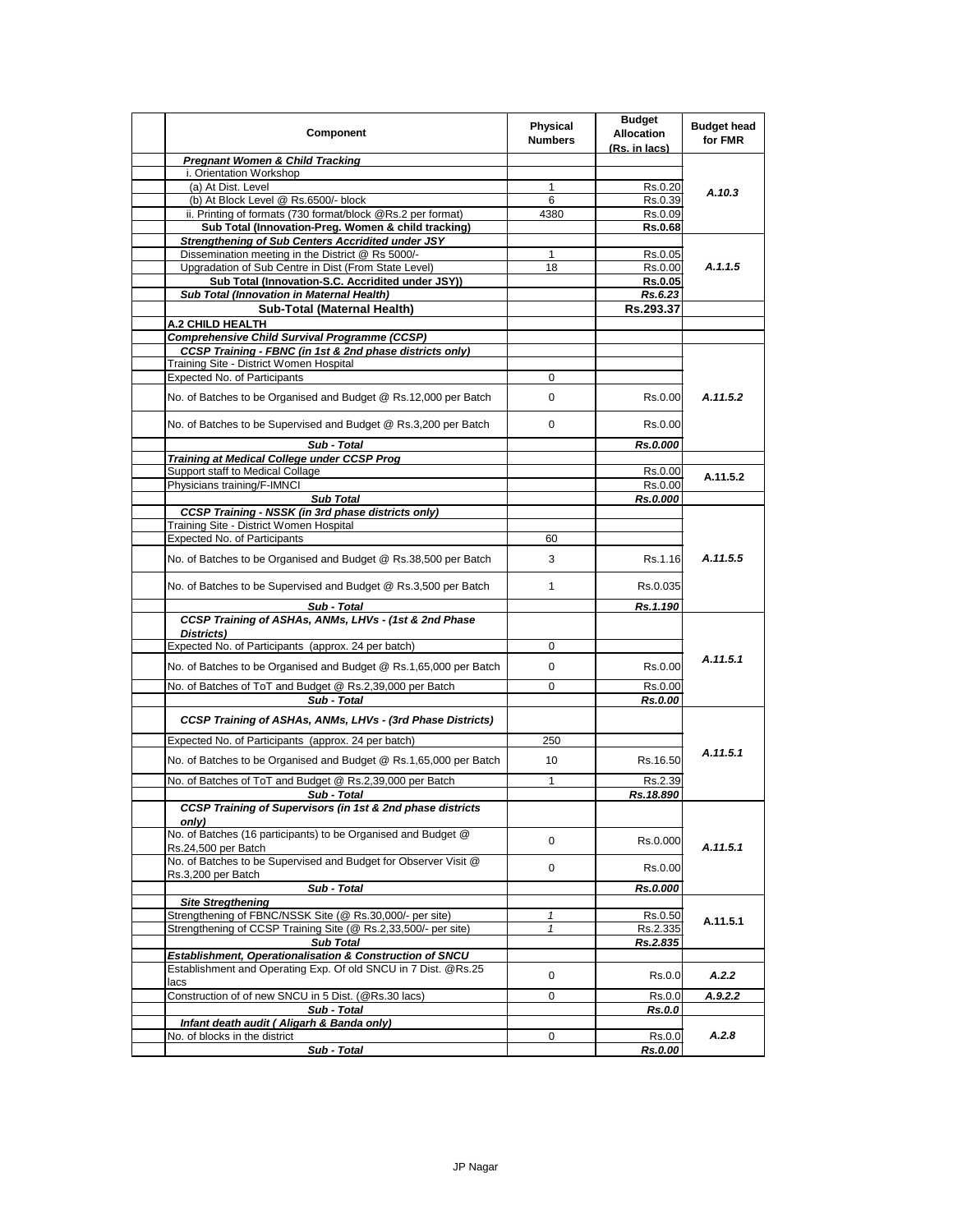| Component                                                                                                                  | Physical<br><b>Numbers</b> | <b>Budget</b><br><b>Allocation</b><br>(Rs. in lacs) | <b>Budget head</b><br>for FMR |
|----------------------------------------------------------------------------------------------------------------------------|----------------------------|-----------------------------------------------------|-------------------------------|
| Infant & Young Child feeding (IYCF)                                                                                        |                            |                                                     |                               |
| Mass Awareness Campaign during World Breastfeeding Week                                                                    | 1                          | Rs.0.50                                             | A.2.5                         |
| Sub - Total                                                                                                                |                            | <b>Rs.0.50</b>                                      |                               |
| Supportive Supervision through Reputed Institutions (for 1st &<br>2nd pase districts only)                                 |                            |                                                     |                               |
| One Supervisor per block @ Rs.5,000/- p.m. for 12 months                                                                   | 0                          | Rs.0.0                                              |                               |
| Mobility for supervisors @ Rs.3,000/- p.m. for 12 months                                                                   | 0                          | Rs.0.0                                              |                               |
| Institutional support @ Rs.5,000/- p.m. for 12 months                                                                      | $\mathbf 0$                | Rs.0.0                                              |                               |
| Sub - Total                                                                                                                |                            | Rs.0.00                                             |                               |
| Sub-Total (CCSP)                                                                                                           |                            | Rs.23.42                                            |                               |
| Implementation of Bal Swasthya Poshan Mah (BSPM)                                                                           |                            |                                                     |                               |
| Joint Meetings of Health & ICDS - 2 Planning Meetings at District<br>Level in a year @ Rs. 5000/- per meeting for 2 Rounds | 1 Dist.                    | Rs.0.10                                             |                               |
| Joint planning meeting of health and ICDS at Block level Rs. 2000 per<br>meeting for 2 rounds                              | 6 Blocks                   | Rs.0.24                                             |                               |
| Joint Orientation of ASHAs & ANMs (@Rs. 25/- per participant) for 2<br>Rounds                                              | 1279 ANM and<br>AWW        | Rs.0.64                                             | A.2.7                         |
| Printing of Guidelines, Reporting & Monitoring Formats (@ Rs.2,000/- per<br>block/round) for 2 rounds                      | 6 Blocks                   | Rs.0.24                                             |                               |
| Dissemination meeting at District level Rs. 5000 per meeting per<br>District for 2 Rounds                                  | 1 Dist.                    | Rs.0.10                                             |                               |
| Sub - Total                                                                                                                |                            | Rs.1.32                                             |                               |
| <b>School Health Programme</b>                                                                                             |                            |                                                     |                               |
| Total No. of Blocks in the district                                                                                        | 6                          |                                                     |                               |
| No. of Schools to be covered (60 Schools per block)                                                                        | 360                        |                                                     |                               |
| <b>District Sensitization workshop</b>                                                                                     | $\mathbf{1}$               | Rs. 0.15                                            |                               |
| Contingencies for printing of Health Card, etc. (@Rs.500/- per school)                                                     | 360                        | Rs. 1.80                                            |                               |
| Budget for Mobility (@Rs.300 per visit x 1 visit)                                                                          | 360                        | Rs. 1.08                                            |                               |
| Sub Total (Prog. Implementation)                                                                                           |                            | Rs. 3.03                                            |                               |
| Traning program for 40 schools per block (where<br>program is already running)                                             | 240                        |                                                     |                               |
| Training of District Trainers- Honorarium to district traininer @ Rs. 350<br>*2days                                        | 3                          | Rs. 0.02                                            |                               |
| Honorarium to traininees from block@ Rs. 400 *2days per block                                                              | 18                         | Rs. 0.14                                            | A.2.4                         |
| Training of Block Trainers - Honorarium to block resource persons @<br>Rs. 300 *2days*2 batches per block                  | 18                         | Rs. 0.22                                            |                               |
| Honararium to Teachers @ Rs. 250*2 teachers per school *2 days                                                             | 480                        | Rs. 2.40                                            |                               |
| <b>Sub Total (Training)</b>                                                                                                |                            | Rs. 2.78                                            |                               |
| For training program unspent balance is available at the district                                                          |                            | Rs. 1.76                                            |                               |
| <b>Actual Allocation for training</b>                                                                                      |                            | Rs. 1.02                                            |                               |
| Weighing scale, Ht./Wt Charts, Measuring tape etc. @ Rs1000 per<br>school x 20 new schools/block                           | 120                        | Rs. 0.00                                            |                               |
| Procurement of IFA tablets (30 mg tablets) for all schools                                                                 | 5400000                    | Rs. 0.00                                            |                               |
| Procurement of deworming tablets for all schools                                                                           | 108000                     | Rs. 0.00                                            |                               |
| <b>Sub Total (Procurement)</b>                                                                                             |                            | Rs. 0.00                                            |                               |
| <b>Total (School Health)</b>                                                                                               |                            | Rs. 4.05                                            |                               |
| <b>Total (Child Health)</b>                                                                                                |                            | Rs.28.79                                            |                               |
| A3. Family Planning                                                                                                        |                            |                                                     |                               |
| <b>Terminal/Limiting Methods</b>                                                                                           |                            |                                                     | A.3.1                         |
| Dissemination of manuals on sterilization standards & quality<br>assurance of sterilization services                       | $\mathbf{1}$               | Rs. 0.40                                            | A.3.1.1                       |
| NSV Camps in Districts (6 camps/dist. @ Rs.35,000/- per camp)                                                              | 6                          | Rs. 2.10                                            | A.3.1.3                       |
| Compensation for Female Sterilization                                                                                      | 3690                       | Rs. 36.90                                           | A.3.1.4                       |
| Compensation for Male Sterilization                                                                                        | 55                         | Rs. 0.83                                            | A.3.1.5                       |
| Accrediation of private providers of sterilization services                                                                |                            |                                                     |                               |
| <b>Female Sterilization</b>                                                                                                |                            | Rs. 0.25                                            | A.3.1.6                       |
| Male Sterilization (NSV)                                                                                                   |                            | Rs. 0.05                                            |                               |
| <b>Spacing Methods</b>                                                                                                     |                            |                                                     | A.3.2                         |
| IUD services at health facilities/compensation                                                                             | 14511                      | Rs. 2.90                                            | A.3.2.2                       |
| Accrediation of private providers of IUD services                                                                          |                            | Rs. 0.03                                            | A.3.2.3                       |
| Family Welfare Counsellor@9000 per month                                                                                   | $\overline{2}$             | Rs. 2.16                                            | A.9.1.5                       |
| <b>Sub Total</b>                                                                                                           |                            | Rs. 45.62                                           |                               |
|                                                                                                                            |                            |                                                     |                               |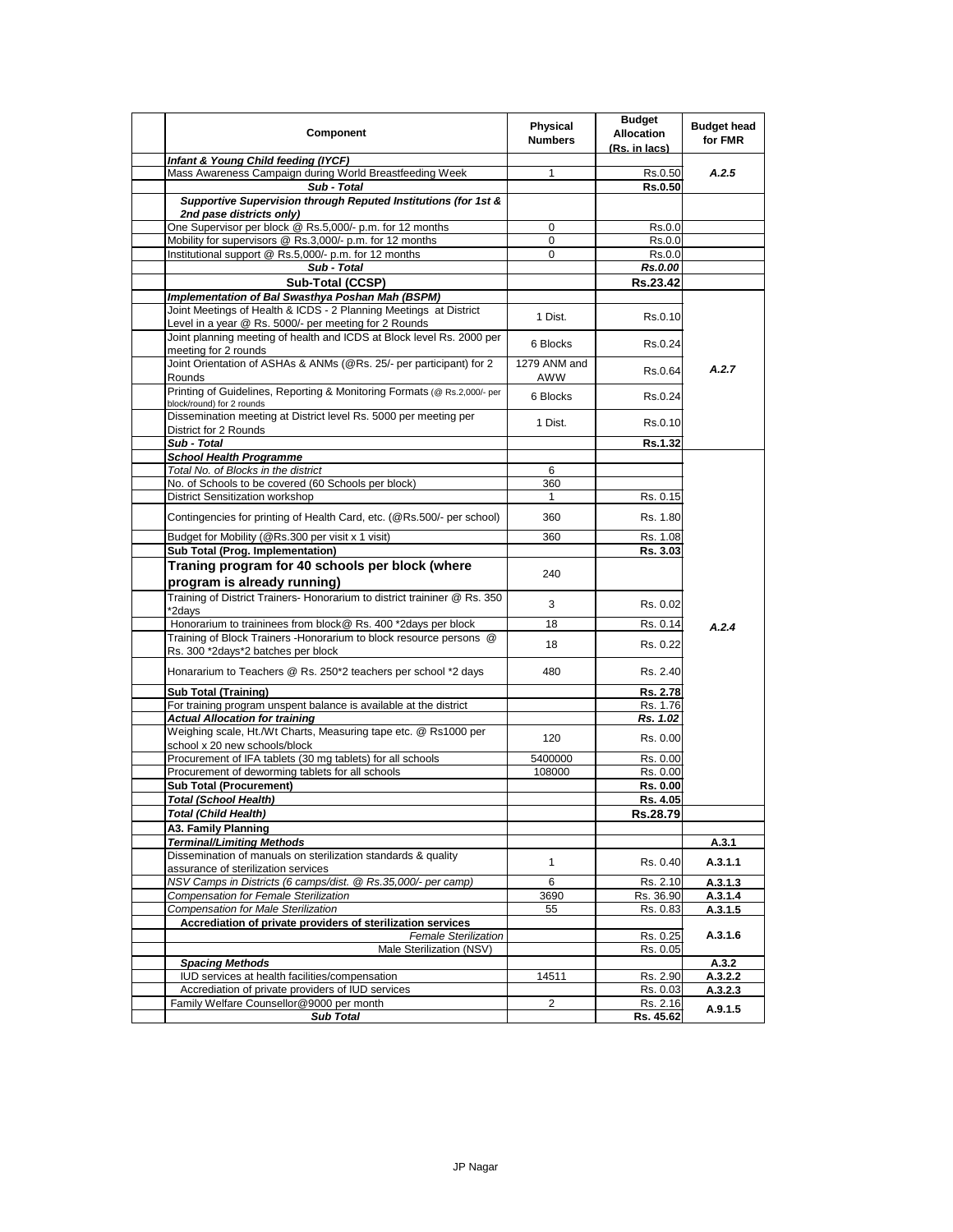| Component                                                                                                                   | Physical<br><b>Numbers</b> | <b>Budget</b><br><b>Allocation</b><br>(Rs. in lacs) | <b>Budget head</b><br>for FMR |
|-----------------------------------------------------------------------------------------------------------------------------|----------------------------|-----------------------------------------------------|-------------------------------|
| <b>PCPNDT and Sex-Ratio</b>                                                                                                 |                            |                                                     |                               |
| Visit of District Inspection & Monitoring Committee                                                                         | 10                         | Rs. 0.10                                            | A.8.1                         |
| Sensitization Workshop at District level                                                                                    | $\mathbf{1}$               | Rs. 0.40                                            |                               |
| Organising Competions at Inter/Degree Colleges                                                                              | 3                          | Rs. 0.10                                            |                               |
| Orientation of members of Dist advisory committee at Division                                                               |                            | Rs. 0.00                                            |                               |
| <b>IEC Activities &amp; Conigency</b>                                                                                       |                            |                                                     |                               |
| <b>IEC Activities</b><br>Contigency                                                                                         |                            | Rs. 0.25<br>Rs. 0.02                                |                               |
|                                                                                                                             |                            |                                                     | A.12.4                        |
| TA/DA to Dist. level Staff for attending workshop, training, meetings                                                       |                            | Rs. 0.20                                            |                               |
| <b>Sub Total</b>                                                                                                            |                            | Rs. 1.07                                            |                               |
| <b>Sub-Total (Family Planning)</b>                                                                                          |                            | Rs.46.69                                            |                               |
| A.4 ARSH                                                                                                                    |                            |                                                     |                               |
| Saloni Scheme                                                                                                               |                            |                                                     |                               |
| No. of Blocks in District                                                                                                   | 6                          |                                                     | A.4.1                         |
| No. of Schools to be covered (10 Schools per block)                                                                         | 60                         |                                                     |                               |
| No. of Benificiaries (150 per school)                                                                                       | 9000                       |                                                     |                               |
| Sensitization Workshop at District level<br>Budget for Visit of Medical Team (@Rs.300/- per visit x 2 visits per            | 1                          | Rs. 0.15                                            |                               |
| school)                                                                                                                     | 120                        | Rs. 0.36                                            | A.4.2                         |
| Budget for Preparing Saloni Sabha (Rs.300/- p.m. per school x 10<br>months)                                                 | 600                        | Rs. 1.80                                            |                               |
| Procurement of IFA tablets (100 mg tablets) for all schools                                                                 | 432000                     | Rs.0.00                                             |                               |
| Procurement of deworming tablets for all schools 2 tab/Benf.                                                                | 18000                      | Rs.0.00                                             | A.13.2.5                      |
| Sub-Total (Adolescent Health)                                                                                               |                            | Rs.2.31                                             |                               |
| A.5 Urban RCH                                                                                                               |                            |                                                     |                               |
| <b>Urban RCH plan /activities</b>                                                                                           |                            |                                                     |                               |
| <b>Building</b>                                                                                                             | $\mathbf{1}$               | 0.84                                                |                               |
| Manpower(1Doctor @ 24000/month,1Staff Nurse@ 15000/month,2                                                                  |                            |                                                     |                               |
| ANMs@9000/month,2 Security guards @ 4000/month,1 Ayah                                                                       | $\mathbf{1}$               | 8.52                                                |                               |
| 4000/month,& 1 Sweeper 2000/month                                                                                           |                            |                                                     |                               |
| Other Expenses                                                                                                              | 1                          | 0.41                                                | A.5.1                         |
| IEC                                                                                                                         | $\mathbf{1}$               | 0.1                                                 |                               |
| <b>Subtotal</b>                                                                                                             |                            |                                                     |                               |
|                                                                                                                             |                            | 9.87                                                |                               |
| The cost of Drugs(Rs 10,000/month/Health post) and consumables(Rs 3,000/month/Health Post) for Urban                        |                            |                                                     |                               |
| RCH amounting to Rs 1.56 Lacs would be met from the Mission Flexipool                                                       |                            |                                                     |                               |
| <b>A9. INFRASTRUCTURE &amp; HR</b>                                                                                          |                            |                                                     |                               |
| <b>Contractual Staff &amp; Services</b>                                                                                     |                            |                                                     |                               |
| <b>Position</b>                                                                                                             | No.                        | <b>Budget</b>                                       |                               |
| Contractual ANM (@Rs.9000/- pm)                                                                                             | 60                         | Rs. 64.80                                           | A.9.1 .1                      |
| Staff Nurse in the district (@Rs.15000/- pm)                                                                                | 20<br>4                    | Rs. 36.00                                           | A.9.1.3                       |
| MBBS (Male/Female) @ Rs.30000/- pm                                                                                          |                            | Rs. 14.40                                           |                               |
| Specialist at On Call basis for CHC (@ Rs.1000/- per visit) No. of calls<br>for 6 moths                                     | 40                         | Rs. 0.40                                            |                               |
| Specialist at On Call basis for Dist. Hospital (Male)/DCH(@ Rs.1000/-<br>per visit)                                         | 80                         | Rs. 0.80                                            |                               |
| Specialist at Dist. Hospital (Male)/DCH(@ Rs.40000/- pm for                                                                 |                            |                                                     | A.9.1.4                       |
| MS/MD/MDS & @Rs.35000/- for Diploma holders)                                                                                | 2                          | Rs. 8.40                                            |                               |
|                                                                                                                             |                            |                                                     |                               |
| Specialist at DWH/DCH (@ Rs.40000/- pm for MS/MD/MDS &<br>@Rs.35000/- for Diploma holders)/MBBS(LMO if already on contract) |                            | Rs. 8.40                                            |                               |
|                                                                                                                             | 2                          |                                                     |                               |
| Paramedical staff/LT for CHC (@ Rs.9000/- pm)                                                                               | 4<br>1                     | Rs. 4.32                                            |                               |
| Paramedical staff for DH/DWH/DCH (@ Rs.9000/- pm)                                                                           |                            | Rs. 1.08                                            | A.9.1.5                       |
| Data Assistant ( @ Rs.8000/- pm)                                                                                            | 0                          | Rs. 0.00                                            |                               |
| <b>Sub-Total (Human Resources)</b>                                                                                          |                            | Rs.138.60                                           |                               |
| A.10. INSTITUTIONAL STRENGTHENING                                                                                           |                            |                                                     |                               |
| Logistics Management/Improvement                                                                                            |                            |                                                     |                               |
| <b>Stregthening of Logistic Management</b>                                                                                  | 0                          |                                                     |                               |
| Divisional logistic management                                                                                              |                            | Rs. 0.00                                            |                               |
| <b>Transportation of Logistic</b><br>Divisional level @ Rs 50000/-                                                          | 0                          | Rs. 0.00                                            | A.10.2                        |
| District level @ Rs 30000/-                                                                                                 | 1                          | Rs. 0.30                                            |                               |
| Block level @ Rs 12000/-                                                                                                    | 6                          | Rs. 0.72                                            |                               |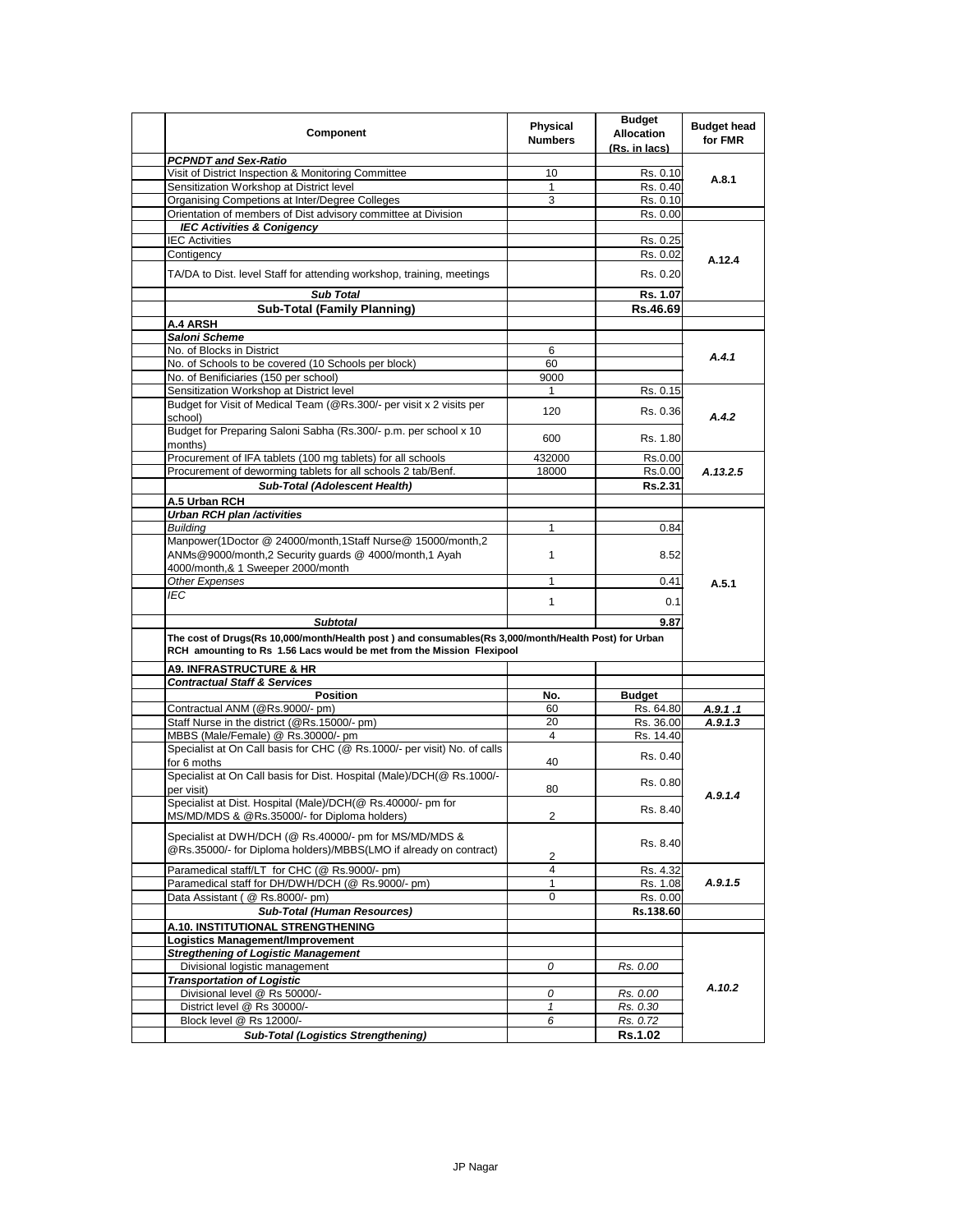| <b>Component</b>                                                                                                      | Physical<br><b>Numbers</b> | <b>Budget</b><br><b>Allocation</b><br>(Rs. in lacs) | <b>Budget head</b><br>for FMR |
|-----------------------------------------------------------------------------------------------------------------------|----------------------------|-----------------------------------------------------|-------------------------------|
| <b>Rent for Sub-Centres</b>                                                                                           |                            |                                                     |                               |
| No. of SCs in Rented Bldgs & Budget @ Rs. 250/- p.m.                                                                  | 137                        | Rs.4.11                                             | A.10.4                        |
| <b>Sub-Total (Sub Center Rent)</b>                                                                                    |                            | Rs.4.11                                             |                               |
| <b>A.11 TRAINING</b>                                                                                                  |                            |                                                     |                               |
| <b>Training- Skill Birth Attendant</b>                                                                                |                            |                                                     |                               |
| <b>Training at DWH/Combined Hosp</b><br>Target at DWH                                                                 | 0                          |                                                     |                               |
|                                                                                                                       |                            |                                                     |                               |
| No. of Particpants per batch                                                                                          | 0                          |                                                     |                               |
| No. of Batches                                                                                                        | 0                          | Rs.0.00                                             |                               |
| New Site Stregthening at DWH                                                                                          | ÷,                         |                                                     |                               |
| Existing site stregthening                                                                                            |                            | Rs.0.00                                             |                               |
| Sub-Total (DWH-SBA)                                                                                                   |                            | <b>Rs.0.00</b>                                      |                               |
| Training at FRU/24X7                                                                                                  |                            |                                                     | A.11.3.1                      |
| Name of the selected Training Site FRU/24X7                                                                           | Joya                       |                                                     |                               |
| Target at FRU/24X7                                                                                                    | 12                         |                                                     |                               |
| No. of Particpants per batch                                                                                          | 4                          |                                                     |                               |
| No. of Batches                                                                                                        | 3                          | Rs.3.31                                             |                               |
| New Site Stregthening at FRU                                                                                          | $\frac{1}{2}$              | Rs.0.15                                             |                               |
| Existing site stregthening                                                                                            |                            | Rs.0.40                                             |                               |
| Sub-Total (FRU-SBA)                                                                                                   |                            | <b>Rs.3.86</b>                                      |                               |
| <b>Sub-Total(SBA Training)</b>                                                                                        |                            | <b>Rs.3.86</b>                                      |                               |
| A.14 PROGRAM MANAGEMENT                                                                                               |                            |                                                     |                               |
| Personal & Other Expense of Dist. PMU (Rs.94500/- pm)                                                                 | 1                          | Rs.11.34                                            | A.14.2                        |
| Operational Cost (Rs. 60000/- pm)                                                                                     | 1                          | Rs.7.20                                             | A.14.4                        |
| Sub-Total (Program Management)                                                                                        |                            | Rs.18.54                                            |                               |
| <b>Total for RCH Flexipool (Part A)</b>                                                                               |                            | Rs.547.15                                           |                               |
|                                                                                                                       |                            |                                                     |                               |
|                                                                                                                       |                            |                                                     |                               |
|                                                                                                                       |                            | <b>Budget</b>                                       |                               |
|                                                                                                                       | Physical                   |                                                     |                               |
| <b>Component</b>                                                                                                      |                            |                                                     | <b>Budget head</b>            |
|                                                                                                                       | <b>Numbers</b>             | <b>Allocation</b><br>(Rs. in lacs)                  | for FMR                       |
| <b>ASHA Scheme:-</b>                                                                                                  |                            |                                                     | <b>B.1</b>                    |
| Periodic Training for ASHAs                                                                                           |                            |                                                     |                               |
| <b>ASHA Support System</b>                                                                                            |                            |                                                     | B.1.1                         |
| Replenishment of ASHA Kits & Budget (@ Rs. 500/- per kit*2 for 95%                                                    | 972                        | Rs.0.00                                             | <b>B.1.2</b>                  |
| ASHA)                                                                                                                 |                            |                                                     |                               |
| Incentive to ASHAs (Average Rs.500/- p.m. for 85% ASHAs)                                                              | 870                        | Rs.52.20                                            | <b>B.1.3</b>                  |
| Award to ASHA (Rs.5000/- for 1 ASHA in each block)                                                                    | 6                          | Rs.0.30                                             |                               |
| Annual ASHA Sammelan (Rs.250/- per ASHA for 60% ASHAs)                                                                | 614                        | Rs.1.54                                             | B.1.1                         |
| Mobility to ASHAs (Rs.30/- per ASHA for 95% ASHAs)                                                                    | 972<br>6                   | Rs.3.50<br>Rs.0.01                                  |                               |
| Block level ASHA Payment Register (Rs.100/-per Register)<br>Printing of Voucher Booklet for ASHA (Rs.25/-per Booklet) | 1023                       | Rs.0.26                                             | B.18.3.2                      |
|                                                                                                                       | Quarterly                  |                                                     |                               |
| Budget ASHA Mentoring Group (Rs.10,000/- per District)                                                                | Meeting                    | Rs.0.10                                             | B.1.1                         |
| Replenishment of ASHA Kits & Budget (@ Rs. 500/- per                                                                  |                            |                                                     |                               |
| kit*2 for 95% ASHA)                                                                                                   |                            | Rs.57.90                                            |                               |
| <b>Untied Grant to Facilities</b>                                                                                     |                            |                                                     | B.2                           |
| No. of CHCs & Budget @ Rs.0.50 lacs per facility                                                                      | 4                          | Rs.2.00                                             | B.2.1                         |
| No. of BPHCs & Budget @ Rs.0.50 lacs per facility                                                                     | $\overline{2}$             | Rs.1.00                                             | B.2.2                         |
| No. of APHCs & Budget @ Rs.0.25 lacs per facility                                                                     | 25                         | Rs.6.25                                             | <b>B.2.2</b>                  |
| No. of Sub Centres & Budget @ Rs.0.10 lacs per facility                                                               | 169                        | Rs.16.90                                            | <b>B.2.3</b>                  |
| No.of VHSCs                                                                                                           | 484                        | Rs.0.00                                             | B.2.4                         |
| No.of Revenue Villages & Budget @Rs.0.10 lacs per R.Village                                                           | 1125                       | Rs.112.50                                           |                               |
| <b>Sub-Total (Untied Grants)</b>                                                                                      |                            | Rs.138.65                                           |                               |
| <b>Annual Maintenance Grant to Facilities</b>                                                                         |                            |                                                     | B.4                           |
| No. of CHCs & Budget @ Rs.1.0 lacs per facility                                                                       | 4                          | Rs.4.00                                             | B.4.1                         |
| No. of BPHCs & Budget @ Rs.1.0 lacs per facility                                                                      | $\overline{2}$             | Rs.2.00                                             | <b>B.4.2</b>                  |
| No. of APHCs & Budget @ Rs.0.50 lacs per facility<br>No. of Sub Centres & Budget @ Rs.0.10 lacs per facility          | 22<br>32                   | Rs.11.00<br>Rs.3.20                                 | B.4.3                         |
| <b>Sub-Total (Annual Maintenance Grants)</b>                                                                          |                            |                                                     |                               |
| <b>Funds to Rogi Kalyan Samitis</b>                                                                                   |                            | Rs.20.20                                            | B.6                           |
| No. of District Hospitals & Funds @ Rs.5.0 lacs per facility                                                          | 0                          | Rs.0.00                                             | B.6.1                         |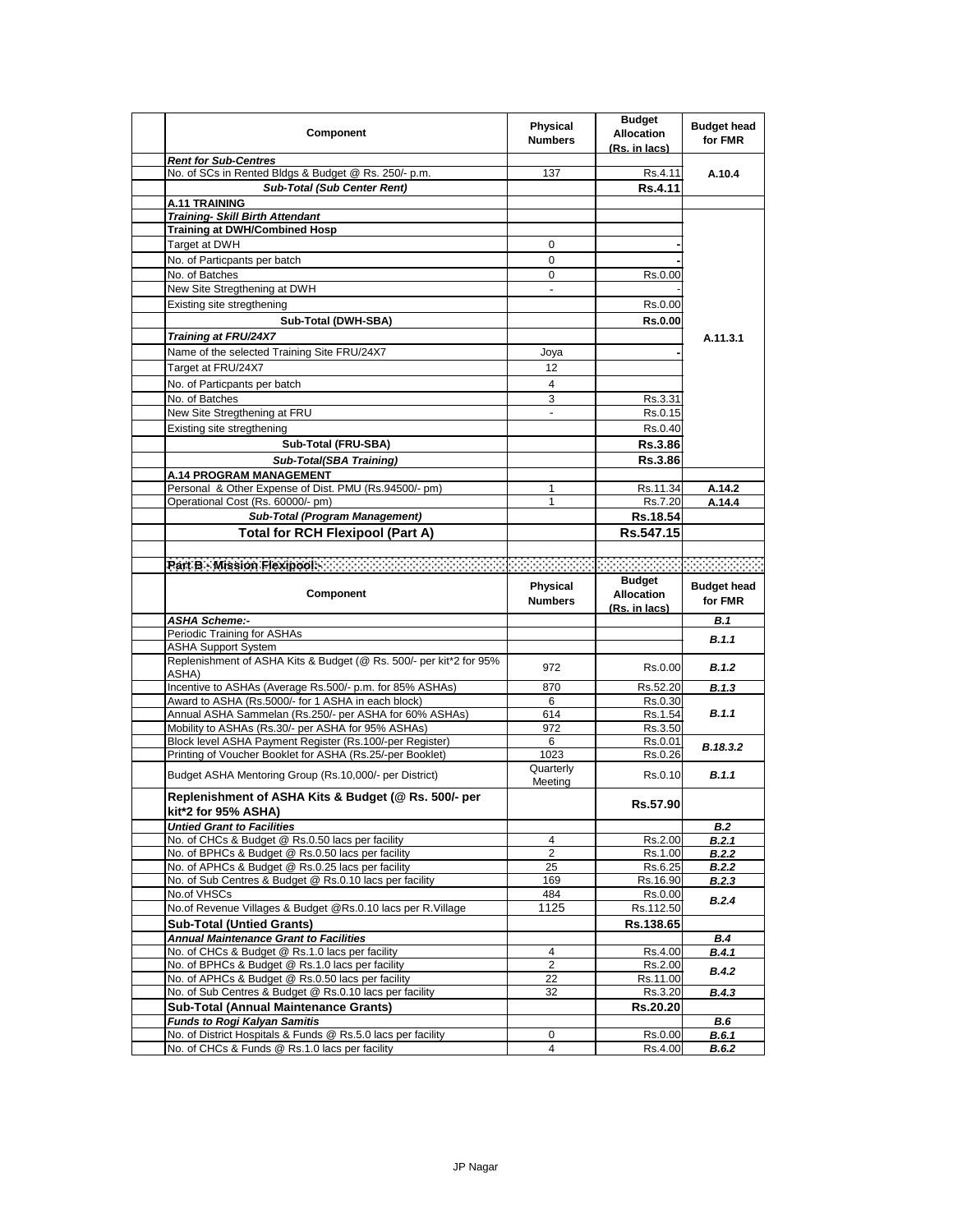| Component                                                                                        | Physical<br><b>Numbers</b> | <b>Budget</b><br><b>Allocation</b><br>(Rs. in lacs) | <b>Budget head</b><br>for FMR |
|--------------------------------------------------------------------------------------------------|----------------------------|-----------------------------------------------------|-------------------------------|
| No. of BPHCs & Funds @ Rs.1.0 lacs per facility                                                  | 2                          | Rs.2.00                                             | <b>B.6.3</b>                  |
| No. of APHCs & Funds @ Rs.1.00 lacs per facility                                                 | 25                         | Rs.25.00                                            | B.6.4                         |
| <b>Sub-Total (Funds for RKS)</b>                                                                 |                            | Rs.31.00                                            |                               |
| <b>Operationalisation of District Drug Warehouses</b>                                            |                            |                                                     |                               |
| Contractual Staff (@Rs.2.94 lacs/yr)                                                             | 0<br>$\Omega$              | Rs.0.00                                             | <b>B.21</b>                   |
| Contingency Expenses (@Rs.2.0 lacs/yr)<br>Sub-Total (Ope. of District Drug Warehouses)           |                            | Rs.0.00<br><b>Rs.0.00</b>                           |                               |
|                                                                                                  |                            |                                                     |                               |
| <b>Mobility Support to DWH &amp; District Combined Hospital</b>                                  |                            |                                                     | <b>B.27.8</b>                 |
| Mobility Support to DWH/DCH @Rs.18000/- Per month.                                               | 0                          | Rs.0.00                                             |                               |
| Sub-Total (Funds for Mobility Support to DWH & DCH)                                              |                            | <b>Rs.0.00</b>                                      |                               |
| <b>Mobility Support for Monitoring &amp; Supervision.</b>                                        |                            |                                                     |                               |
| Mobility Support to District Community Mobilizer (@Rs.800/-per day X)<br>8 days/month)           | $\mathbf{1}$               | Rs.0.77                                             |                               |
| Mobility Support to District Account Manager (@Rs.800/-per day X 6<br>days/month)                | $\mathbf{1}$               | Rs.0.58                                             | B.18.3.2                      |
| Mobility Support to District Programme Manager (@Rs.800/-per day X)<br>8 days/month)             |                            | Rs.0.00                                             |                               |
| Sub-Total(Mobility Support for Monit. & Supervision)                                             |                            | <b>Rs.1.34</b>                                      |                               |
| <b>Supervision of ANM/ASHAs</b>                                                                  |                            |                                                     | B.18.3.2                      |
| Vehicle for Mobility @Rs.18000/-month/block                                                      | 6                          | Rs.12.96                                            |                               |
| Sub-Total (Supervision of ANM/ASHAs)                                                             |                            | Rs.12.96                                            |                               |
| <b>Vehicle Support for Specialist</b>                                                            |                            |                                                     | <b>B.27.8</b>                 |
| One Vehicle for 5 block level facility (@Rs.18000/-month)                                        | 1                          | Rs.2.16                                             |                               |
| <b>Sub-Total (Vehicle Support for Specialist)</b>                                                |                            | Rs.2.16                                             |                               |
| <b>Diesel for Generator for District Hospitals</b>                                               |                            |                                                     |                               |
| Diesel Support for generator (@Rs.1 lac per month)                                               | 0                          | Rs.0.00                                             | <b>B.28</b>                   |
| <b>Sub-Total (Diesel Support for District Hospital)</b>                                          |                            | <b>Rs.0.00</b>                                      |                               |
| Diesel Support for Generator in Fully Functional CHC.                                            |                            |                                                     |                               |
| Diesel Support for Fully functional CHC (@Rs.35000/-per month)                                   | 4                          | Rs.16.80                                            | <b>B.28</b>                   |
| Diesel Support for CHC functional in BPHC building (@Rs.13500/-per                               | $\overline{2}$             | Rs.3.24                                             |                               |
| month)                                                                                           |                            |                                                     |                               |
| Sub-Total (Diesel Support for fully functional CHCs)                                             |                            | Rs.20.04                                            |                               |
| Saas Bahu Sammelans (1 each at District)                                                         |                            |                                                     | <b>B.7.1</b>                  |
| No. of Sammellans & Budget (@Rs. 1.50 lac. Per District)                                         | 1                          | Rs.1.50                                             |                               |
| Sub-Total (Saas Bahu Sammelan)                                                                   |                            | Rs.1.50                                             |                               |
| Tehsil level Pradhan Sammelan                                                                    |                            |                                                     | <b>B.8.2</b>                  |
| No. of Sammelans & Budget (@Rs.40,000 per Sammelan)<br>Sub-Total (Tehsil level Pradhan Sammelan) | 3                          | Rs.1.20<br>Rs.1.20                                  |                               |
| <b>Organization of Swasthya Mela</b>                                                             |                            |                                                     |                               |
| Organization of S.Mela @Rs.20000/- Mela/Month at each block.                                     | 6                          |                                                     | <b>B.10.1</b>                 |
|                                                                                                  |                            | Rs.14.40<br>Rs.14.40                                |                               |
| Sub-Total (Swasthya Mela)<br><b>Concurrent Audit</b>                                             |                            |                                                     |                               |
| Budget @ Rs. 4000/- per month for 12 months                                                      | 1                          | Rs.0.48                                             | <b>B.27.5</b>                 |
| <b>Sub-Total (Concurrent Audit)</b>                                                              |                            | Rs.0.48                                             |                               |
| <b>Health Management Information System (HMIS):-</b>                                             |                            |                                                     |                               |
| Hiring of Vehicle for District HMIS Nodal Officer (@Rs.800/- Visit)                              | 2                          | Rs.0.19                                             |                               |
| Mobility Support for Block HMIS Nodal Officer (@Rs.600/-month)                                   | 6                          | Rs.0.43                                             |                               |
| Internet Connectivity @Rs.400/- per month/computer                                               | 6                          | Rs.0.29                                             | B.21                          |
| Consumables & Stationary for Computer, printer (Rs.400/-per                                      |                            |                                                     |                               |
| month/facility)                                                                                  | 6                          | Rs.0.29                                             |                               |
| Sub-Total (HMIS)                                                                                 |                            | Rs.1.20                                             |                               |
| <b>Programme Management:-</b>                                                                    |                            |                                                     |                               |
| <b>Expenses at Additional Director level:-</b>                                                   |                            |                                                     |                               |
| Mobility @Rs.2500/-per District per Month.                                                       | 0                          | Rs.0.00                                             |                               |
| Contingency Expenses @Rs.5000/- month.                                                           | 0                          | Rs.0.00                                             | <b>B.27.6</b>                 |
| Sub-Total (Exp.at Addl.Director level)-                                                          |                            | <b>Rs.0.00</b>                                      |                               |
| <b>Operational Cost for Block Project Management Unit</b>                                        |                            |                                                     | B.27.1                        |
| Honoraria to Block Data Assistant @Rs.8000/-Per Month                                            | 6                          | Rs.5.76                                             |                               |
| Communication support to Block Program Manager @Rs.500/-P.M.                                     | 6                          | Rs.0.36                                             |                               |
| Sub-Total (Operational Cost for BPMU)                                                            |                            | Rs.6.12                                             |                               |
|                                                                                                  |                            |                                                     |                               |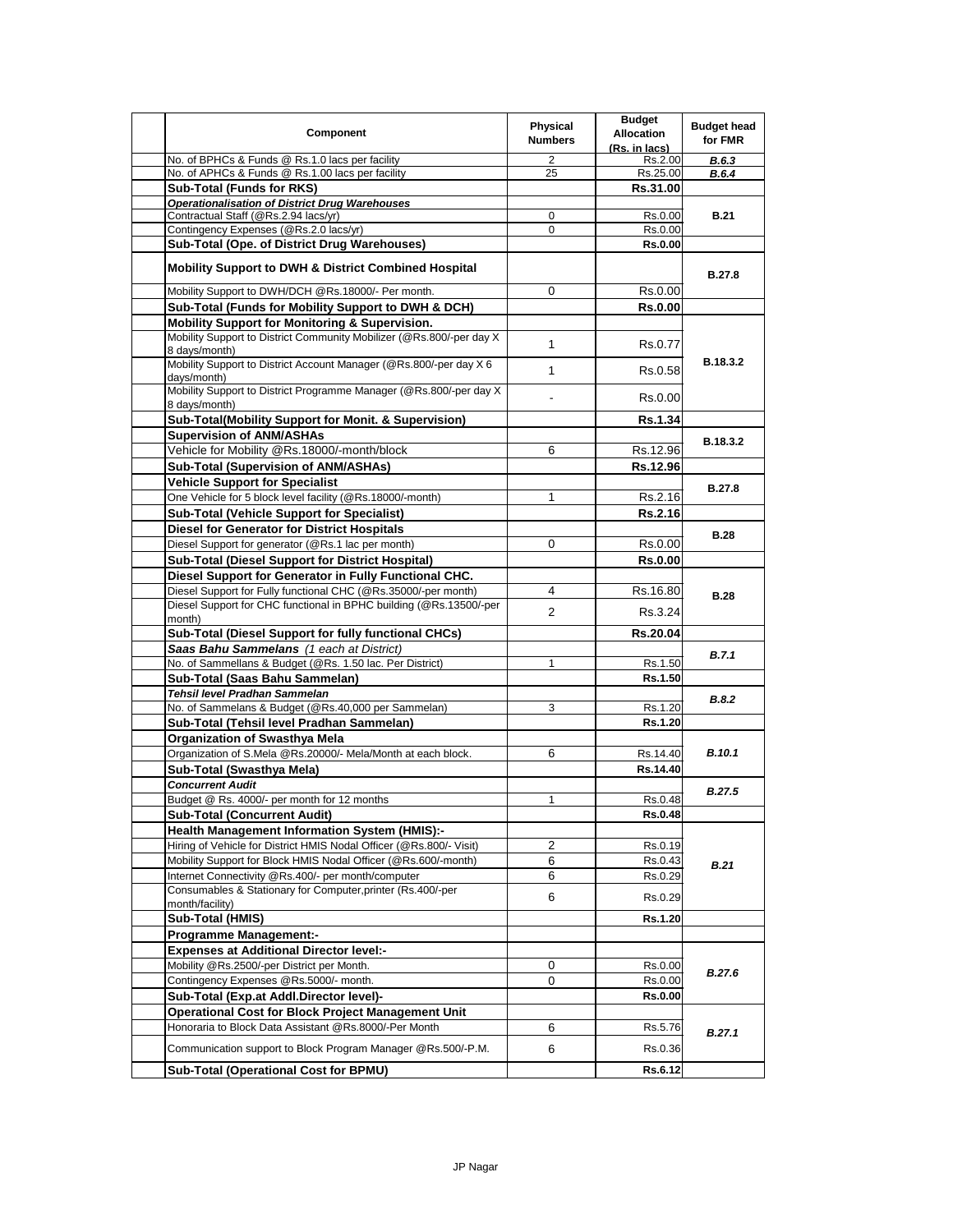|     | Component                                                                                                                                                                                                                                                                                     | <b>Physical</b><br><b>Numbers</b> | <b>Budget</b><br><b>Allocation</b><br>(Rs. in lacs) | <b>Budget head</b><br>for FMR |
|-----|-----------------------------------------------------------------------------------------------------------------------------------------------------------------------------------------------------------------------------------------------------------------------------------------------|-----------------------------------|-----------------------------------------------------|-------------------------------|
|     | <b>Provision of Contractual Staff (AYUSH)</b>                                                                                                                                                                                                                                                 |                                   |                                                     |                               |
|     | <b>Position</b>                                                                                                                                                                                                                                                                               | No.                               | <b>Budget</b>                                       |                               |
|     | ISM Lady Doctors (@ Rs.24,000/- per month)                                                                                                                                                                                                                                                    | 7                                 | Rs.46.08                                            | B.14.4                        |
|     | AYUSH Doctors (@ Rs.24,000/- per month)<br>AYUSH Pharmacists (@ Rs.9,000/- per month)                                                                                                                                                                                                         | 14<br>7                           | Rs.7.56                                             | B.14.1                        |
|     | Sub-Total (Contractual Staff - AYUSH)                                                                                                                                                                                                                                                         |                                   | Rs.53.64                                            |                               |
|     | Integrated Skill Refresher Training for ANM & LHV.                                                                                                                                                                                                                                            |                                   |                                                     |                               |
|     | Total Work load for the year                                                                                                                                                                                                                                                                  | 129                               |                                                     |                               |
|     |                                                                                                                                                                                                                                                                                               |                                   |                                                     | B.16.3.1                      |
|     | Total no. of Proposed Batches & Budget @Rs.165950/- per batch.                                                                                                                                                                                                                                | 8                                 | Rs.13.28                                            |                               |
|     | Sub-Total (Integrated skill training for ANM/LHV)                                                                                                                                                                                                                                             |                                   | Rs.13.28                                            |                               |
|     | Infrastructure & Manpower for UIP                                                                                                                                                                                                                                                             |                                   |                                                     |                               |
|     | Mobile Workshop at Regional Depot @Rs.4 Lac.                                                                                                                                                                                                                                                  | 0                                 | Rs.0.00                                             |                               |
|     | Renovation & Electrification of WIC/WIF                                                                                                                                                                                                                                                       | 0                                 | Rs.0.00                                             |                               |
|     | Expansion of Cold Chain Store at Regional/Divisional Depo                                                                                                                                                                                                                                     | 0                                 | Rs.0.00                                             | B.26.5                        |
|     | Expansion of Cold Chain Workshop @Rs.50000/-year/District.                                                                                                                                                                                                                                    | 1                                 | Rs.0.50                                             |                               |
|     | Mobility Support to Block (1 Vehicle @Rs.800/-per block for 6 days in<br>a month for 12 months)                                                                                                                                                                                               | 6                                 | Rs.3.46                                             |                               |
|     | IVRS System for Tracking of Beneficiaries.                                                                                                                                                                                                                                                    | 1                                 | Rs.22.78                                            | B.18.3.2                      |
|     | Sub - Total (Infrasturcture & Manpower for UIP)                                                                                                                                                                                                                                               |                                   | Rs.26.74                                            |                               |
|     |                                                                                                                                                                                                                                                                                               |                                   |                                                     |                               |
|     | Total for Mission Flexipool (Part B): $\frac{1}{2}$ ( $\frac{1}{2}$ , $\frac{1}{2}$ , $\frac{1}{2}$ , $\frac{1}{2}$ , $\frac{1}{2}$ , $\frac{1}{2}$ , $\frac{1}{2}$ , $\frac{1}{2}$ , $\frac{1}{2}$ , $\frac{1}{2}$ , $\frac{1}{2}$ , $\frac{1}{2}$ , $\frac{1}{2}$ , $\frac{1}{2}$ , $\frac$ |                                   |                                                     |                               |
| SI. | Component                                                                                                                                                                                                                                                                                     | Physical<br><b>Numbers</b>        | <b>Budget</b><br><b>Allocation</b><br>(Rs. in lacs) |                               |
|     |                                                                                                                                                                                                                                                                                               |                                   |                                                     |                               |
|     |                                                                                                                                                                                                                                                                                               | statistica <del>e po</del> r      |                                                     |                               |
|     | Total Number of Immunization Sessions to be organized in the District                                                                                                                                                                                                                         | 12900<br>Sessions/Year            |                                                     |                               |
|     | Mobility support for supervision: Supervisory visits by district level<br>officers for monitoring and supervision of RI @ Rs 50000 /District for<br>district level officers (this includes POL and maintenance) per year                                                                      | 1                                 | Rs.0.50                                             |                               |
|     | Alternate Vaccine delivery @ Rs 50/- sessionx 3 months(April-June)<br>+2 Vehicles /Blocks for 8 days /month for 9 months (July-March 10)                                                                                                                                                      | 12900<br>Sessions/Year            | Rs.6.45                                             |                               |
|     | Focus on Urban slum & underserved areasHiring an ANM @<br>Rs.300/session for four sessions/month/slum of 10000 population and<br>Rs.200/- per month as contingency per slum of i.e. total expense of<br>Rs. 1400/- per month per slum of 10000 population                                     | 0 Sessions /year                  | Rs.0.00                                             |                               |
|     | Mobilization of children by ASHA /RI Mobilizer @ Rs 150/- per session                                                                                                                                                                                                                         | 12900<br>Sessions/Year            | Rs.19.35                                            |                               |
|     | Support for Computer Assistant for RI reporting (with annual increment<br>of 10% wef from 2010-11Districts @ Rs 8000- 10,000 p.m                                                                                                                                                              | 1                                 | Rs.1.06                                             |                               |
|     | Printing and dissemination of tally sheets, monitoring forms, etc. @<br>Rs 1 /beneficiary                                                                                                                                                                                                     | 59562<br><b>Benefiaceries</b>     | Rs.0.60                                             |                               |
|     | Quarterly Review & feedback meeting exclusive for RI at district level<br>with one Block MOIC, ICDS CDPO and other stakeholders<br>stakeholders @ Rs 100/- per participant for meeting expenses (lunch,<br>organizational expenses)                                                           | 18                                | Rs.0.07                                             |                               |
|     | Quarterly Review Meetings at Block level Quarterly Review &<br>feedback meeting for exclusive for RI at Block level @Rs 50/-ppas<br>honorarium for ASHA (travel) and Rs 25 /-person at the disposal of<br>MOIC for meeting expenses (refreshments, stationary and Misc<br>expences)           | 1206                              | Rs.1.63                                             |                               |
|     | District level orientation training for 2 days of ANM, Multipurpose Health<br>worker @ Rs67300/batch with 20 participants in each batch                                                                                                                                                       | 0 Batch                           | Rs.0.00                                             |                               |
|     | One day cold chain handelers training for block level cold chain<br>handlers @ Rs. 26,000 per batch and Rs 3000 for Observer<br>nominated by State                                                                                                                                            | 1Batch                            | Rs.0.29                                             |                               |
|     | One day Training of block level data handlers by DIO and District Cold<br>chain Officer to train about the reporting formats of Immunization and<br>NRHM Rs 300/Participant/Block                                                                                                             | 6                                 | Rs.0.02                                             |                               |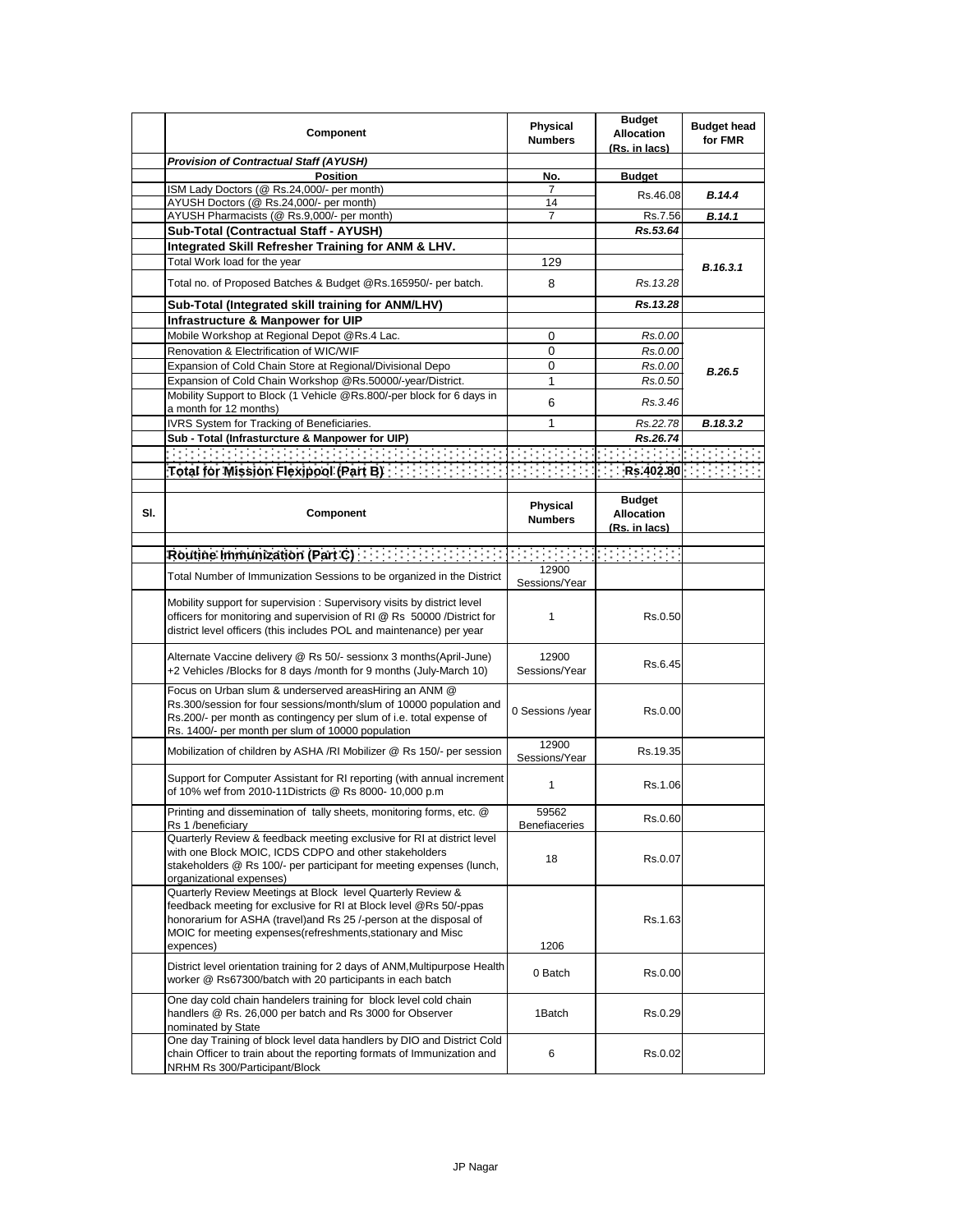|     | Component                                                                                                                                                           | <b>Physical</b><br><b>Numbers</b> | <b>Budget</b><br><b>Allocation</b><br>(Rs. in lacs) | <b>Budget head</b><br>for FMR |
|-----|---------------------------------------------------------------------------------------------------------------------------------------------------------------------|-----------------------------------|-----------------------------------------------------|-------------------------------|
|     | Microplanning at SC levelRs 100/- per subcentre (meeting at block<br>level, logistic)                                                                               | 169                               | Rs.0.17                                             |                               |
|     | Microplanning at Block & District levelFor consolidation of microplan<br>at PHC/CHC level @ Rs 1000/- block & at district level @ Rs 2000/-<br>per district         | 1District & 6<br><b>Block</b>     | Rs.0.08                                             |                               |
|     | Consumables for computer including provision for internet access for<br>RIMSRs 400/- Month / Districts                                                              | 1                                 | Rs.0.05                                             |                               |
|     | Red/Black Plastic bags etc, 2 bags per session @ Rs. 2/Bag                                                                                                          | 12900<br>Sessions/Year            | Rs.0.62                                             |                               |
|     | Purchase of Bleach/Hypochlorite solution Rs. 500/vaccine storage<br>point/year X 1000 vaccine storage points                                                        | 7 Vaccine<br>storage points       | Rs.0.04                                             |                               |
|     | Purchase of Twin bucket Rs 400 per PHC/CHC per year                                                                                                                 | 7Vaccine storage<br>points        | Rs.0.03                                             |                               |
|     | Funds for purchase of small polythene zipper bags to keep vaccines in<br>the vaccine carriers Rs. 0.5/polythene bag X total number of<br>sessions/year +10% wastage | 12900<br>Sessions/Year            | Rs.0.08                                             |                               |
|     | Funds for preparing disposal pit for disposal of sharp immunization<br>waste. Rs. 3500/pit X 500 vaccine storage points                                             | 3 Pits                            | Rs.0.12                                             |                               |
|     | <b>RI</b> subtotal<br><b>Cold Chain maintenance</b>                                                                                                                 |                                   | Rs.31.16                                            |                               |
|     | Cold chain maintenance@Rs 500/Block & Rs 10,000/District/Year                                                                                                       | 1District & 6<br><b>Block</b>     | Rs.0.19                                             |                               |
|     | POL for vaccine delivery from State to District and from district to<br>PHC/CHCs @ Rs. 100000/- district/Year)                                                      | 1District                         | Rs.1.00                                             |                               |
|     | <b>Subtotal Cold Chain</b>                                                                                                                                          |                                   | Rs.1.19                                             |                               |
|     | Sub Total (Part C)                                                                                                                                                  |                                   | Rs.32.35                                            |                               |
|     | Part D. National Program                                                                                                                                            |                                   |                                                     |                               |
|     | 1. NPCB                                                                                                                                                             |                                   |                                                     |                               |
| SI. | Component                                                                                                                                                           | <b>Physical</b><br><b>Numbers</b> | <b>Budget</b><br><b>Allocation</b><br>(Rs. in lacs) | <b>Budget Head</b><br>for FMR |
| 1.1 | Govt Sector 30% of Tot. Trgt @531/cat.oprt.(IOL)                                                                                                                    | 1821                              | 966951                                              |                               |
| 1.2 | NGO Sector 20% of Tot Trgt @ 656/Cat. Oprt.(IOL)                                                                                                                    | 1214                              | 796384                                              |                               |
| 1.3 | Pvt. Sector 50% of Tot trgt.                                                                                                                                        | 3034                              | 0                                                   |                               |
|     | <b>Sub Total</b>                                                                                                                                                    | 6069                              | 1763335                                             |                               |
| 2   | SES (Free Spec. to Children) @ of 100/-Spec                                                                                                                         | 632                               | 0                                                   |                               |
| 3   | Vision Centre @ 50,000/Centre Equipment                                                                                                                             |                                   |                                                     |                               |
| 4   | Operations other than Cataract                                                                                                                                      | 100                               | 100000                                              |                               |
| 5   | Eye Collection @ 500/Cornea.<br>Total allocated for the District in Rs.                                                                                             | 0<br>6801                         | 0<br>1863335                                        |                               |
|     |                                                                                                                                                                     |                                   |                                                     |                               |
|     | 2. RNTCP(WB)                                                                                                                                                        |                                   |                                                     |                               |
| SI. | Component                                                                                                                                                           | <b>Physical</b><br><b>Numbers</b> | <b>Budget</b><br><b>Allocation</b><br>(Rs. in lacs) | <b>Budget Head</b><br>for FMR |
|     | 1 CIVIL WORKS<br>2 LABORATORY MATERIALS                                                                                                                             |                                   | 450900                                              |                               |
|     | 3 HONERARIUM                                                                                                                                                        |                                   | 184400<br>275363                                    |                               |
|     | 4 IEC/ PUBLICITY                                                                                                                                                    |                                   | 144050                                              |                               |
|     | 5 EQUIPMENT MAINTENANCE                                                                                                                                             |                                   | 68400                                               |                               |
|     | 6 TRAINING                                                                                                                                                          |                                   | 125990                                              |                               |
|     | 7 POL & VEHICLE MAINTENANCE<br>8 VEHICLE HIRING CHARGES                                                                                                             |                                   | 60000<br>207000                                     |                               |
|     | 9 NGO/PP SUPPORT                                                                                                                                                    |                                   | 261000                                              |                               |
|     | 10 MISCELLANEOUS EXPENSES                                                                                                                                           |                                   | 187590                                              |                               |
|     | 11 CONTRACTUAL SERVICES<br>12 PRINTING                                                                                                                              |                                   | 2334000<br>93600                                    |                               |
|     | 13 RESEARCH & STUDIES                                                                                                                                               |                                   |                                                     |                               |
|     |                                                                                                                                                                     |                                   |                                                     |                               |
|     | 14 MEDICAL COLLEGES                                                                                                                                                 |                                   |                                                     |                               |
|     | <b>15 PROCUREMENT OF VEHICLES</b>                                                                                                                                   |                                   | 0                                                   |                               |
|     | 16 PROCUREMENT OF EQUIPMENT<br>Sub-TOTAL                                                                                                                            |                                   | 4392293                                             |                               |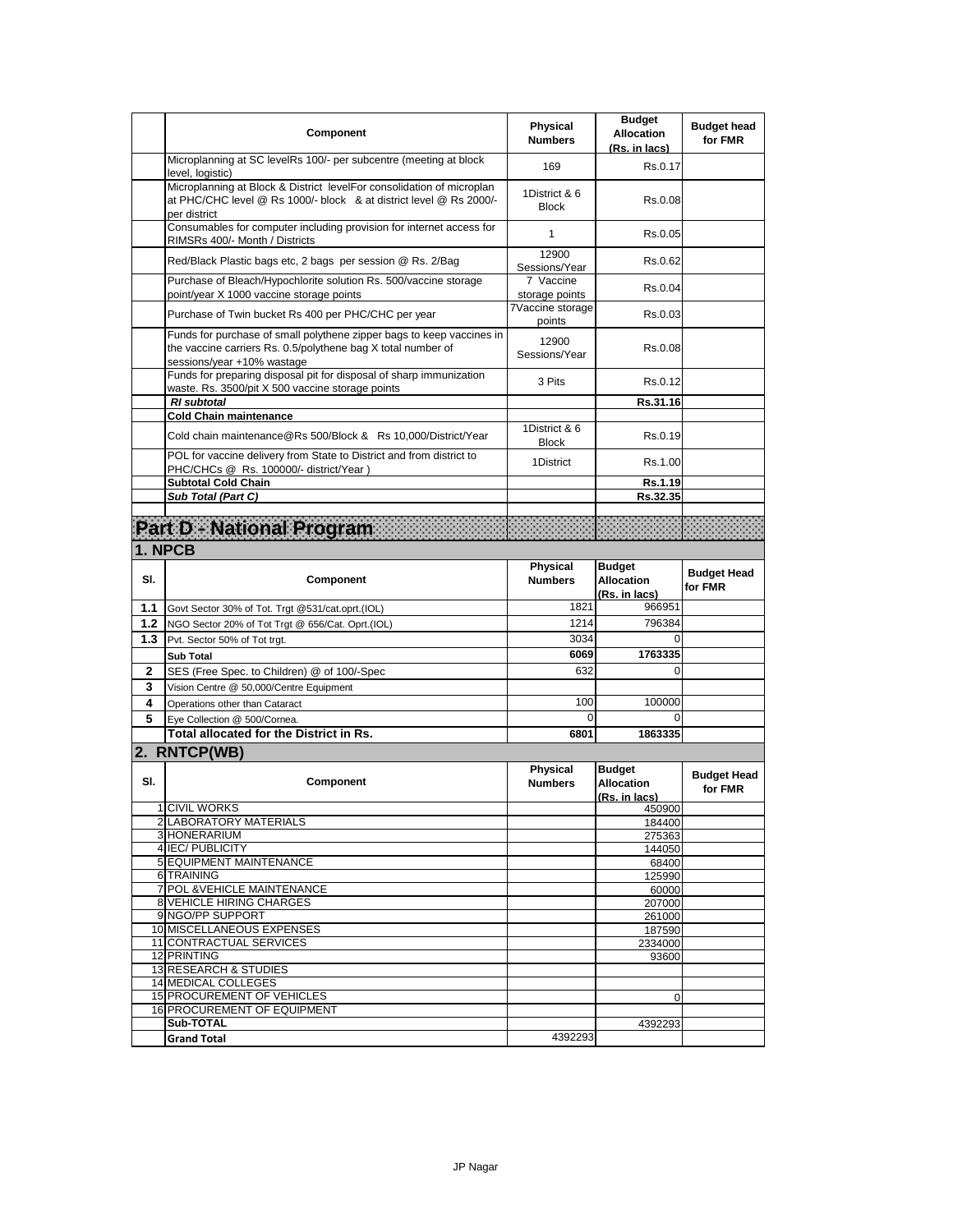|            | Component                                                                                                        | <b>Physical</b><br><b>Numbers</b> | <b>Budget</b><br><b>Allocation</b><br>(Rs. in lacs) | <b>Budget head</b><br>for FMR |
|------------|------------------------------------------------------------------------------------------------------------------|-----------------------------------|-----------------------------------------------------|-------------------------------|
| 3. NLEP    |                                                                                                                  |                                   |                                                     |                               |
|            | <b>Activities</b>                                                                                                | Physical<br><b>Targets</b>        | <b>Financial</b><br><b>Allocation</b>               |                               |
|            | 1 Contractual Services- Driver                                                                                   |                                   |                                                     |                               |
|            | Remuneration @ Rs. 7,000/= P.M.                                                                                  | 0                                 | 0                                                   |                               |
|            | Sub total                                                                                                        |                                   | $\Omega$                                            |                               |
|            | 2 Office Maintenance                                                                                             |                                   |                                                     |                               |
|            | Telephone/Fax/Internet @ Rs. 15,000/= P.A.<br>Office Operation & Maintenance @ Rs. 18,000/= P.A.                 |                                   | 15000<br>18000                                      |                               |
|            | Consum-ables Stationery @ Rs. 24,000 P.A.                                                                        |                                   | 24000                                               |                               |
|            | Maintenance of Office Equipment & Furniture etc.                                                                 |                                   | 15000                                               |                               |
|            | Sub total                                                                                                        |                                   | 72000                                               |                               |
|            | 3 Mobility-                                                                                                      |                                   |                                                     |                               |
|            | Vehicle operation / hiring of 1 Vehicle @ Rs 75000 P.A.<br>Sub total                                             |                                   | 75000<br>75000                                      |                               |
|            | 4 Training                                                                                                       |                                   |                                                     |                               |
|            | 4 Days' Training of newly recruited Medical Officers @ Rs 28,000 per<br>batch of 30 trainees                     | 15                                | 14000                                               |                               |
|            | 3 Days' Training of newly recruited Health Workers @ Rs 24,000 per<br>batch of 30 trainees                       | 0                                 | $\Omega$                                            |                               |
|            | 2 Days' Refresher Training of Medical Officers @ Rs 16,000 per batch<br>of 30 trainees                           | 30                                |                                                     |                               |
|            | 2 Days' Refresher Training of Health Workers @ Rs 16,000 per batch<br>of 30 trainees                             | 75                                | 56000                                               |                               |
|            | Sub total                                                                                                        |                                   | 70000                                               |                               |
|            | 5 Procurement                                                                                                    |                                   |                                                     |                               |
|            | Supportive medicines and other items for patients @ Rs39 per patient<br>under treatment                          |                                   | 17400                                               |                               |
|            | Splints, Crutches, Items for Deformity Patients Rs. 15/= per patient<br>under treatment                          |                                   | 7000                                                |                               |
|            | Patient Welfare Rs. 26/= per patient under treatment<br>Printing of forms @ Rs. 39/= per patient under treatment |                                   | 11500                                               |                               |
|            | Sub total                                                                                                        |                                   | 17400<br>53300                                      |                               |
|            | 6 IEC Activities                                                                                                 |                                   |                                                     |                               |
|            | Rallies @ Rs. 5,000/= each                                                                                       | 2                                 | 10000                                               |                               |
|            | School Quiz @ Rs. 1000/= each                                                                                    | 10                                | 10000                                               |                               |
|            | IPC workshops of ASHA @ Rs. 5000/= each<br>Health Mela in local festivals, Melas etc. @ Rs. 5,000/= each         | 2                                 | 10000<br>5000                                       |                               |
|            | Sub total                                                                                                        |                                   | 35000                                               |                               |
|            | 7 Urban Leprosy Project                                                                                          |                                   |                                                     |                               |
|            | <b>Supportive Medicines</b>                                                                                      |                                   | 9000                                                |                               |
|            | Monitoring & Supervision                                                                                         |                                   | 6000                                                |                               |
|            | MDT delivery & follow-up services<br>Sub total                                                                   |                                   | 11300<br>26300                                      |                               |
|            | 8 Incentive to Ashas                                                                                             |                                   | 39000                                               |                               |
|            | 9 Review Meetings                                                                                                |                                   | 18000                                               |                               |
|            | 10 Disability Prevention & Medical Rehabilitation                                                                |                                   |                                                     |                               |
|            | Screening Camp for selection of RCS patients                                                                     |                                   | U                                                   |                               |
|            | Screening Camp - miscellaneous expenses<br>Screening Camp- Self Care Kits & patient Welfare items                |                                   | 0<br>0                                              |                               |
|            | Sub total                                                                                                        |                                   | 0                                                   |                               |
|            | 11 Cash Assistance                                                                                               |                                   |                                                     |                               |
|            | Cash assistance- POL for Vehicle                                                                                 |                                   | 20000                                               |                               |
|            | Cash assistance- TA DA for Leprosy Staff                                                                         |                                   | 40000                                               |                               |
|            | Sub total<br><b>Grand Total</b>                                                                                  |                                   | 60000<br>448600                                     |                               |
|            | <b>4. NVBDCP</b>                                                                                                 |                                   |                                                     |                               |
| Sl.<br>No. | <b>Activity Proposed</b>                                                                                         | Physical<br><b>Numbers</b>        | <b>Budget</b>                                       | <b>Budget</b> head<br>for FMR |
|            |                                                                                                                  |                                   | Allocation (Rs.<br>In lacs)                         |                               |
|            | 1 DBS (Domestic Budgetary Support)                                                                               |                                   |                                                     |                               |
|            | 1.1 Malaria                                                                                                      |                                   |                                                     |                               |
|            | Incentive to ASHA                                                                                                |                                   |                                                     |                               |
|            | Training                                                                                                         |                                   |                                                     |                               |
|            | Monitoring & Supervision                                                                                         |                                   | 45000                                               |                               |